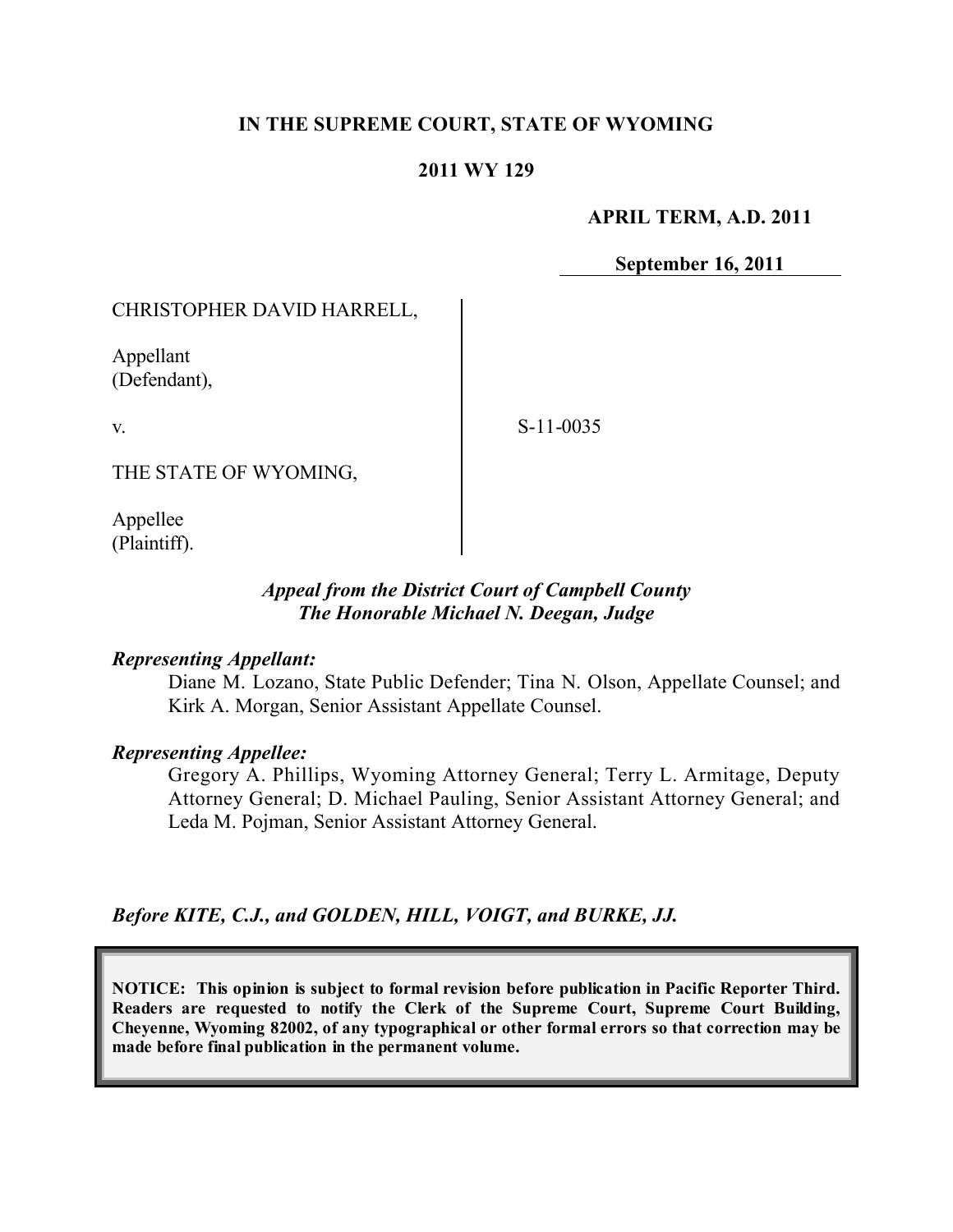**HILL,** Justice.

[¶1] After being convicted of rape, kidnapping, and assault, appellant Christopher Harrell (Harrell) argues on appeal that the district court abused its discretion when it did not allow him to introduce evidence regarding a previous battery charge. We affirm.

## **ISSUE**

[¶2] Harrell presents one issue:

Did the district court err when it denied [Harrell's] request to admit evidence pertaining to a prior arrest, after the State's witness opened the door by mentioning the arrest, in violation of the court's previous order?

# **FACTS**

[¶3] Harrell and the victim, GP, began dating in 2009. In early February of 2010, Harrell moved out of the victim's home after GP obtained a domestic violence protection order against him. However, the two continued to communicate.

[¶4] On March 2, 2010, Harrell sent a text message to GP indicating that he was "horny," and for the next hour and a half, the two exchanged text messages. Before she went to bed, GP decided to pick up Harrell from his friend's house because he had been drinking, and brought him to her home so he could sleep on the couch. After arriving home, GP testified that she and Harrell kissed prior to entering the house, that then she and Harrell began arguing over previous domestic disputes, and the fight escalated. GP testified that Harrell began strangling her, retrieved a hammer and box cutter, and then proceeded to assault and rape her, both vaginally and anally. According to GP, the assault and rape continued throughout the night and into the morning.

[¶5] That next morning, the police received an anonymous call that Harrell was at GP's residence and they arrived at the residence where Harrell was arrested for violating the protection order against him. The case proceeded to trial, and after a jury convicted Harrell of three counts of sexual assault in the first degree, one count of kidnapping, and one count of aggravated assault and battery, he was sentenced to the Wyoming State Penitentiary for a period of not less than ten nor more than fifty years on each of the three sexual assault convictions, to run consecutively; not less than twenty years nor more than life for the kidnapping conviction, to be served consecutive to the first three; and not less than eight nor more than ten years, for the aggravated assault conviction, to run concurrent to the first sexual assault sentence. This appeal followed.

# **DISCUSSION**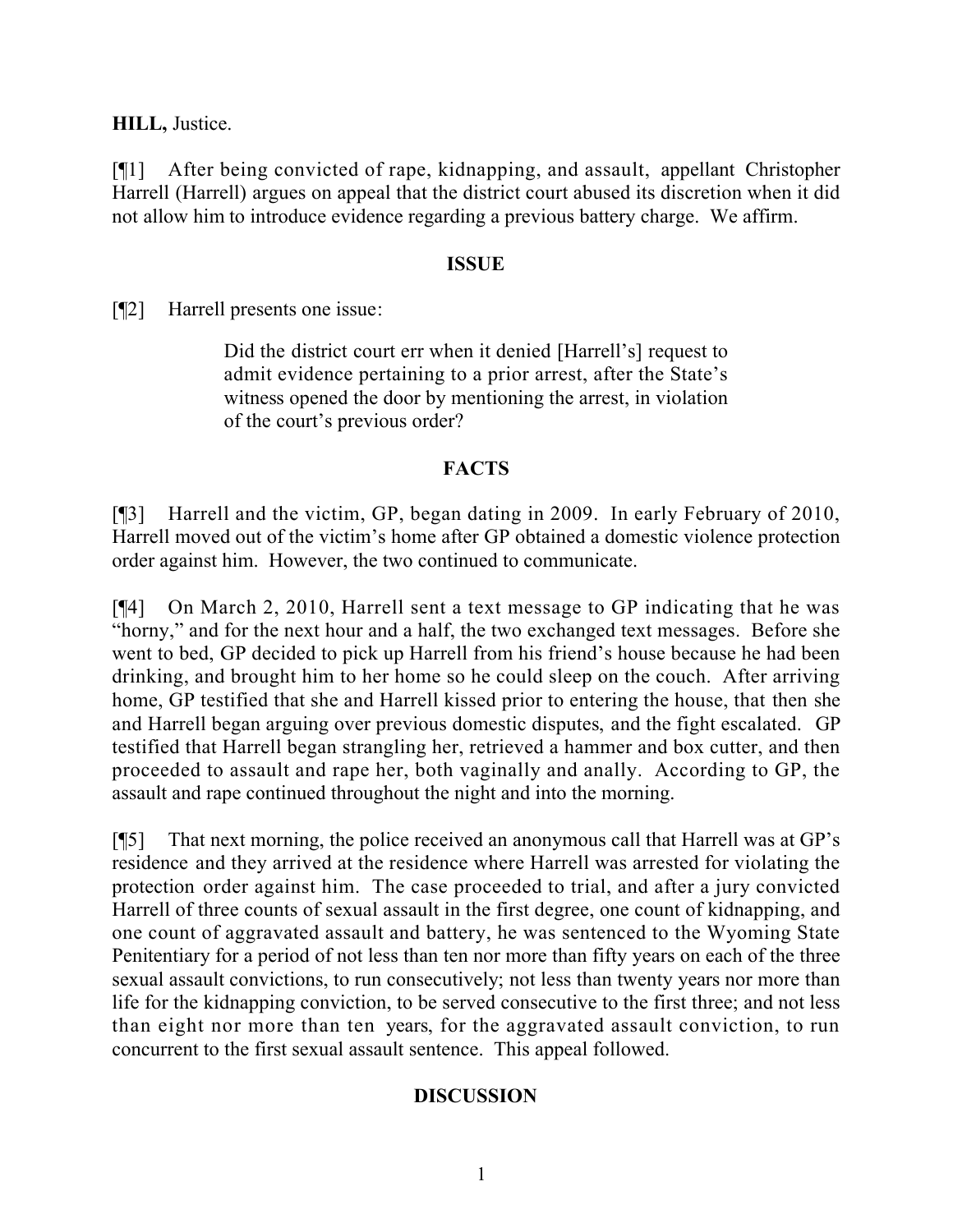[¶6] Harrell's only issue on appeal is that the district court abused its discretion when it did not allow him to introduce evidence that he had been acquitted of a previous battery charge.

[¶7] The standard for reviewing a trial court's rulings on the admissibility of evidence is well known.

> Such decisions are within the sound discretion of the trial court and will not be disturbed absent a clear abuse of discretion. Determining whether the trial court abused its discretion involves the consideration of whether the court could reasonably conclude as it did, and whether it acted in an arbitrary and capricious manner.

> A trial court's evidentiary rulings " 'are entitled to considerable deference,' " and will not be reversed on appeal so long as " 'there exists a legitimate basis for the trial court's ruling.…'" The appellant bears the burden of proving an abuse of discretion. Even where a trial objection has been made to the admission of evidence, error cannot be found unless "a substantial right of the party is affected…."

*Lancaster v. State,* 2002 WY 45, ¶¶ 11-12, 43 P.3d 80, 87 (Wyo. 2002) (internal citations omitted). Also, because Harrell did not contemporaneously object at trial, his complaint is reviewed under the plain error standard. *Luftig v. State,* 2010 WY 43, ¶ 11, 228 P.3d 857, 860-61 (Wyo. 2010).

[¶8] As briefly as possible, we must summarize a few more procedural facts that are pertinent to the issue before us. Before trial, the district court granted the State permission to elicit testimony that law enforcement went to the victim's house that day because they had been informed that Harrell's truck was parked there, and they knew about the protection order. Harrell was arrested for violating that order. Also, testimony was allowed that the victim, that same day, had requested dismissal of the protection order.

[¶9] In regard to the protection order evidence being admitted, defense counsel requested that Harrell be allowed to discuss the *basis* of that protection order. Counsel assumed that the order stemmed from an incident on February 19, 2010, that led to a felony battery charge for which Harrell had just been acquitted. In response to defense counsel's request, the State objected because it was introducing evidence of the protection order only to explain the basis for Harrell's arrest on March 3, 2010. The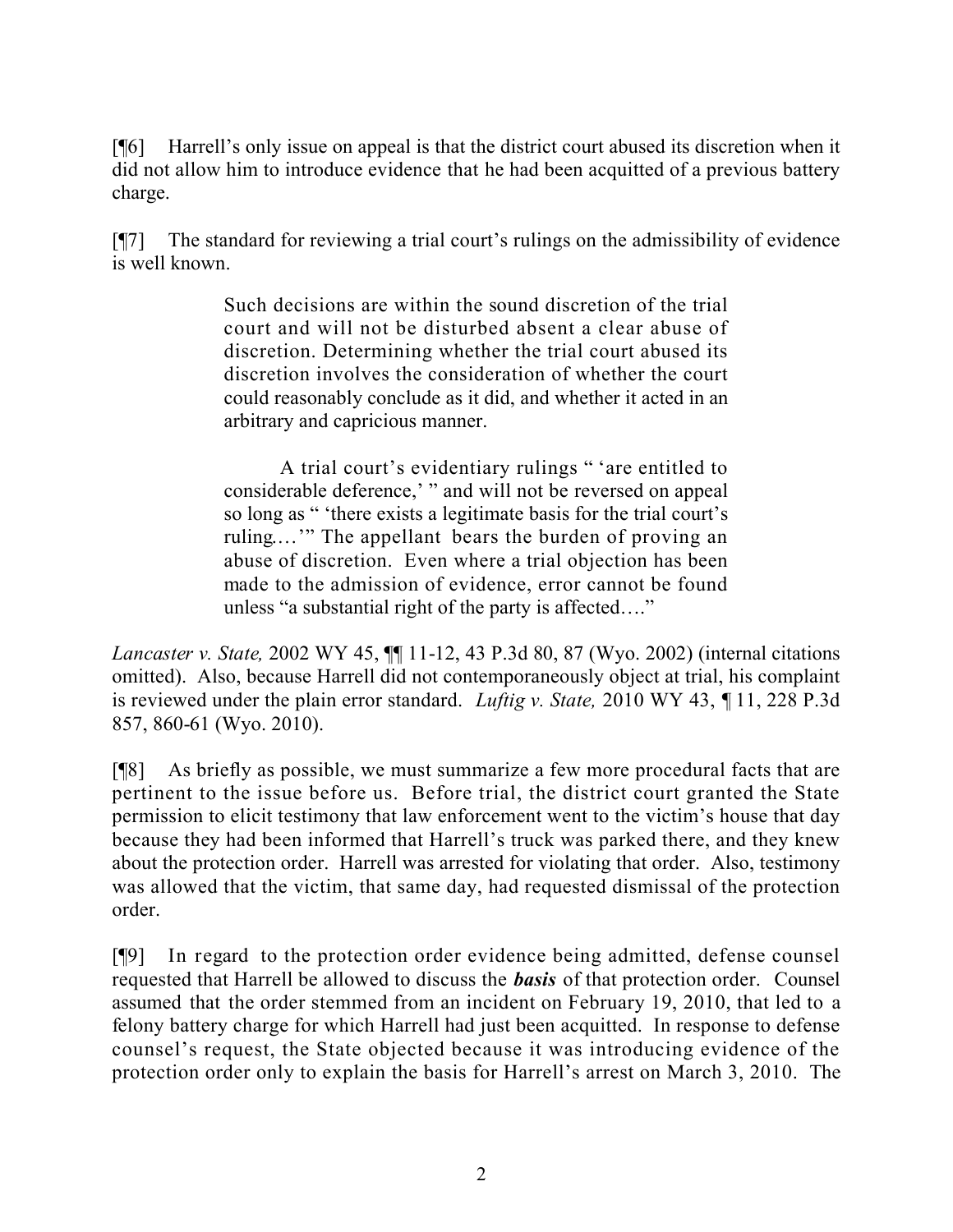court ruled it would not permit any testimony about Harrell's earlier battery charge and acquittal, finding both unrelated to the instant case.

[¶10] Despite the district court's ruling, during his direct examination, Officer Mahylis testified about his interview of GP after Harrell's arrest:

> [Prosecutor]: Did [the victim] describe for you any conversations that were taking place at this point in time between [the] two of them?

> [Officer]: He stated to her that he was done, done having her – I don't know if [I] can use the language that was in the report.

[Prosecutor]: Well, did she quote him?

[Officer]: Yeah, she did.

[Prosecutor]: Okay. And what did she say was said?

[Officer]: I believe it was, are you done f\*\*\*\*ing with me. And he pushed her back to the bedroom. He also said to her, you are the reason I was put in jail on Friday, which I believe that was the day he was arrested was February 19<sup>th</sup>. I believe that was a Friday. He was saying to her, you are the reason I went to jail.

I believe it was for violating a protection order. I couldn't be positive. She couldn't describe, I just know what she said. He said, you know, you are the reason you put me, or I was in jail. I am going to make you feel like I felt when I was in jail, as he was pushing her into the back bedroom.

[¶11] After the officer completed his testimony and was released from his subpoena, defense counsel complained that his testimony let the jury "know everything" about the February 19, 2010, arrest for battery, except that Harrell had been acquitted. The State disagreed, noting that it had introduced no evidence whatsoever that Harrell had been charged with battery, and that defense counsel could have cross-examined the officer to clarify his direct testimony. Furthermore, the State assured the district court that it had instructed its witnesses not to comment on the February  $19<sup>th</sup>$  arrest, and that it "jumped in there and moved on with the testimony" to the best of its ability. The district court determined that the State did "its best," and "nothing intentional happened here." Eventually, the district court ruled that Harrell's acquittal of the battery was inadmissible and pointed out that Harrell did not contemporaneously object to the officer's testimony,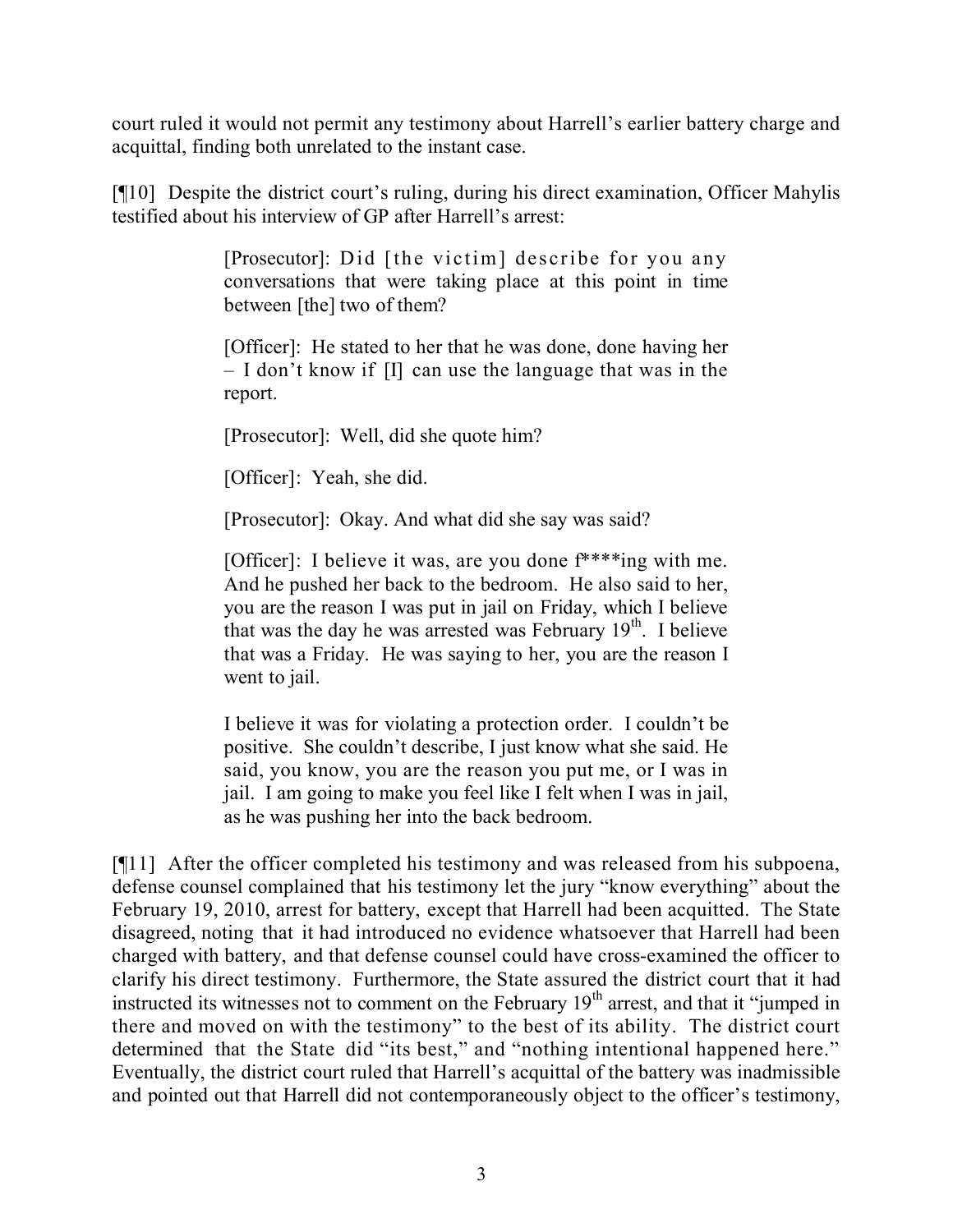that the officer was unsure of what exactly prompted the February arrest, and that it would entertain a cautionary instruction regarding the officer's testimony if drafted by defense counsel. The district court summarized:

> So, I guess I should observe that this officer opined that perhaps it was a family violence protection order arrest, which of course we know it wasn't. But that is in front of the jury. And we know he was arrested on March  $3<sup>rd</sup>$  for a family violence protection order. I think it is probably fair to say that the sense the jury has through the evidence is these parties had this, one of these back and forth relationships, with perhaps accusations of violating family violence protection orders. And there [is] evidence in that [GP] at one point went to dismiss it, so I guess what I am trying to say is the jury's understanding is that perhaps the prior arrest was for a family violence protection order violation.

> I don't mean to diminish a family violence protection order but it is – they don't have information it was an arrest for battery, which arguably is something of a heightened degree, inasmuch as the family violence protection is a civil order. Again I don't mean to minimize that at all but in terms of the information the jury has received, it is probably a little less impactful than testimony that there was an arrest for battery. But in any event, I am willing to work with counsel to devise a cautionary instruction.

[¶12] Indeed, a curative instruction was developed, and the jury was subsequently instructed as follows:

# Instruction No. 31

You have heard testimony in this case regarding an arrest prior to March 3, 2010. You are instructed to disregard this testimony entirely in reaching your verdicts in this case.

[¶13] Harrell argues that the district court should have allowed him to introduce testimony about his previous acquittal for battery. The record clearly reflects that the district court did not allow Harrell to introduce testimony for his previous arrest. Thus, under a plain error standard of review, we next address whether or not Harrell has shown that a clear rule of law was violated or that he was prejudiced.